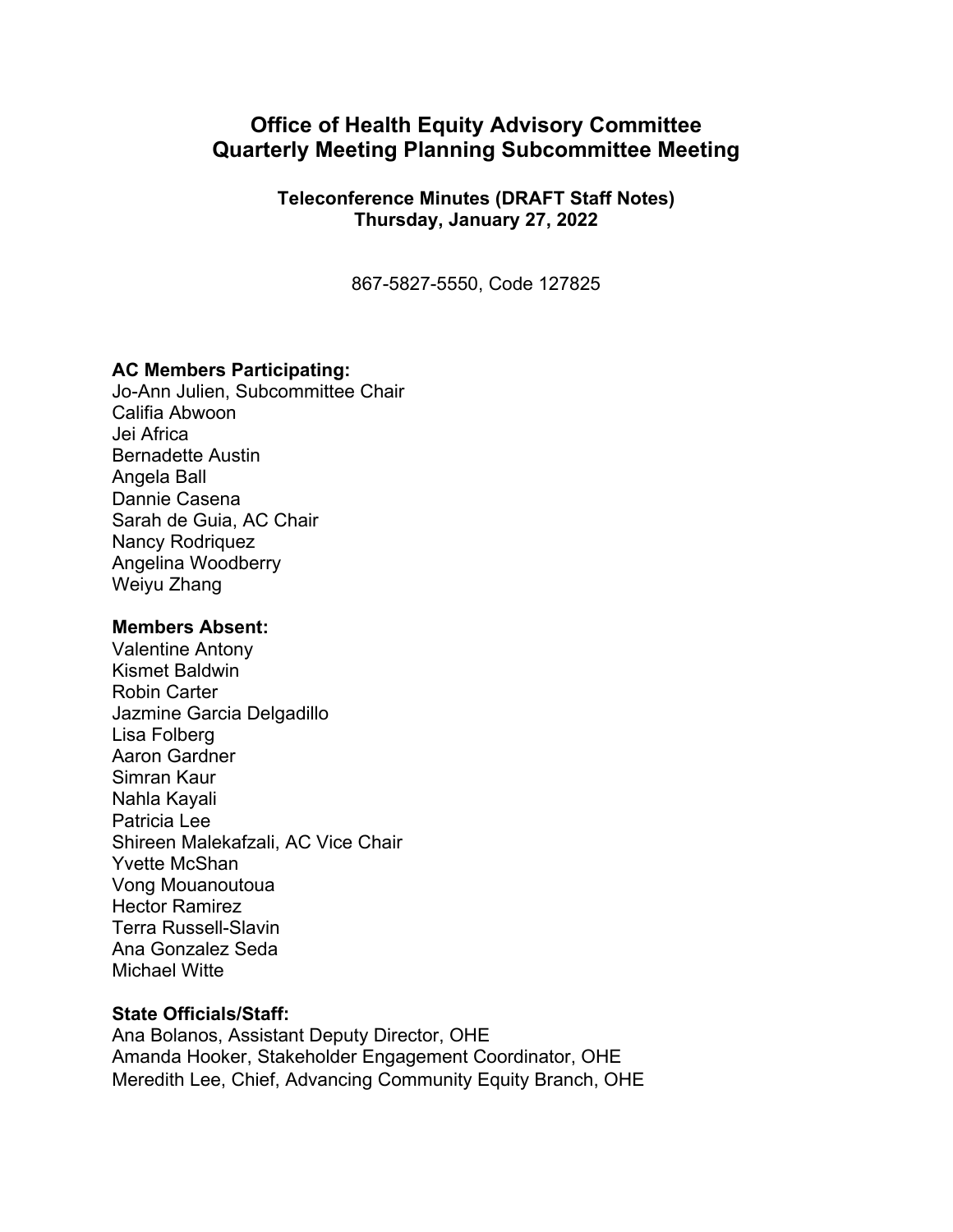### **Speakers from the Public:**

No members of the public addressed the Subcommittee.

# **11:30 a.m. Convene Meeting and Welcome | Roll Call | Agenda Review**

Jo-Ann Julien, Subcommittee Chair, called the teleconference meeting of the Office of Health Equity (OHE) Advisory Committee (AC) Quarterly Meeting Planning Subcommittee to order at 11:30 a.m., welcomed everyone, and reviewed the meeting agenda. Roll call was taken; a quorum was achieved.

Amanda Hooker, Stakeholder Engagement Coordinator, reviewed the meeting protocols.

# **11:35 a.m. Debrief Fourth Quarter AC Meeting**

### **Presenter:**

• Sarah de Guia, Advisory Committee Chair

### Recap of Key Agenda Items and Discussions

AC Chair de Guia recapped highlights from the December 1, 2021, AC meeting. She asked Subcommittee Members for their feedback on the structure and information provided in the meeting

### **Discussion**

Subcommittee Member Zhang suggested three items for the next meeting agenda:

- Come to a consensus on how to approach equity moving forward.
- Learn more about the Justice Equity Diversity Inclusion (JEDI) Committee at the next meeting.
- Learn how the \$300,000 investment in the state budget for public health infrastructure will be constructed following the recommendations in the Future of Public Health memo.

Subcommittee Member Austin suggested including a discussion on housing and ways for the AC to meaningfully engage with state agencies that also work on social determinants of health. She suggested presentations by the Strategic Growth Council and the Governor's Office of Business and Economic Development (GO-Biz) to learn more about these agencies and what they do, and also to let them know that the AC is a resource and is interested in meaningful, transparent, deliberate work towards health equity in the things that they are working on. Working groups can potentially come out of that discussion.

Subcommittee Member Austin stated the importance of sharing with the state agency representatives that the work they do and the challenges that California residents face in working with their programs have significant impacts on individual and community health.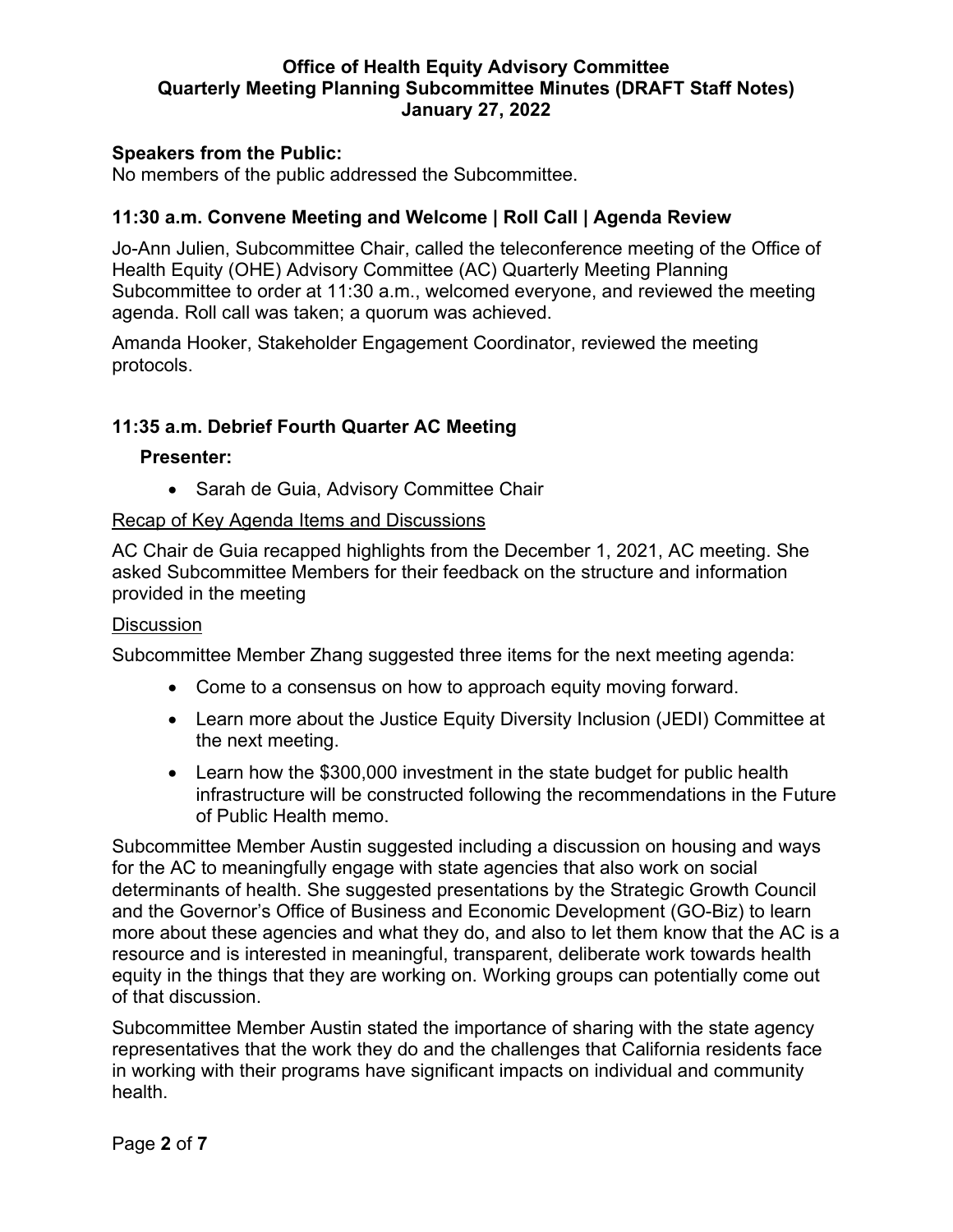Subcommittee Member Abwoon stated the ADOS community is not thought about in public health. There is a disconnect with case managers and social workers and a lack of empathy, sympathy, compassion. Something is going on and it is called racism. The state entities hired to help are failing miserably in the ADOS community. They give beautiful presentations but the ADOS community is not being helped. Project Roomkey is intervening but housing is a problem.

Subcommittee Chair Julien agreed with Subcommittee Members Abwoon and Austin. She asked about studies or surveys of where communities are in terms of mental health and the COVID-19 pandemic. She suggested a discussion or presentation on this issue.

Subcommittee Member Ball stated concern about the way the In-Home Supportive Services (IHSS) program is structured. Not all counties operate in the same way. Some have varying staffing structures to support that population. The IHSS program has been lacking during the COVID-19 pandemic. Many times, care providers have high caseloads and do not have the necessary skills to provide sufficient support to recipients. Individuals are afraid that, if they report that they are being neglected by the care provider, they will not have anyone at all, or that the care provider may retaliate against them. The counties need to employ these individuals to ensure there is no retaliation but replace them with someone who is more capable. This program needs a serious overhaul.

AC Chair de Guia agreed that this is important. She stated the need to figure out how to leverage the AC to raise these issues and to create a space for individuals to come and testify or talk about issues. She stated she is hearing that there is a disconnect between local- and state-level provision of care and services. The state level is setting policy so they may not always know what is happening at the local level, and the local level implements the policies but it is clearly uneven across the state. Although issues matter, it is more about the approach taken in connection to the issues such as housing, mental health, IHSS workers, etc.

Subcommittee Member Casena agreed that there is a disconnect between counties and the state but, while trying to bridge that gap, the community that tends to be left behind is the LGBTQ community. One reason they are left behind is the lack of data collection. Every department has a different way of collecting sexual orientation and gender identity (SOGI) data so the data cannot be cross-tabulated to learn about required policies and funding that is needed for the community. He suggested, as the Gender Health Equity Unit is utilizing the COVID-19 grants to identify how SOGI data is being collected, researching within the departments to learn how each department collects that data, if they are training grantees to collect that data and, if not, the barriers that hinder that collection. More cohesion and a willingness to share data is needed to ensure that the community is not further left behind while addressing the gap.

# Public Comment

No members of the public addressed the Subcommittee.

# **11:45 a.m. Planning for 2022 AC Workplan**

Page **3** of **7**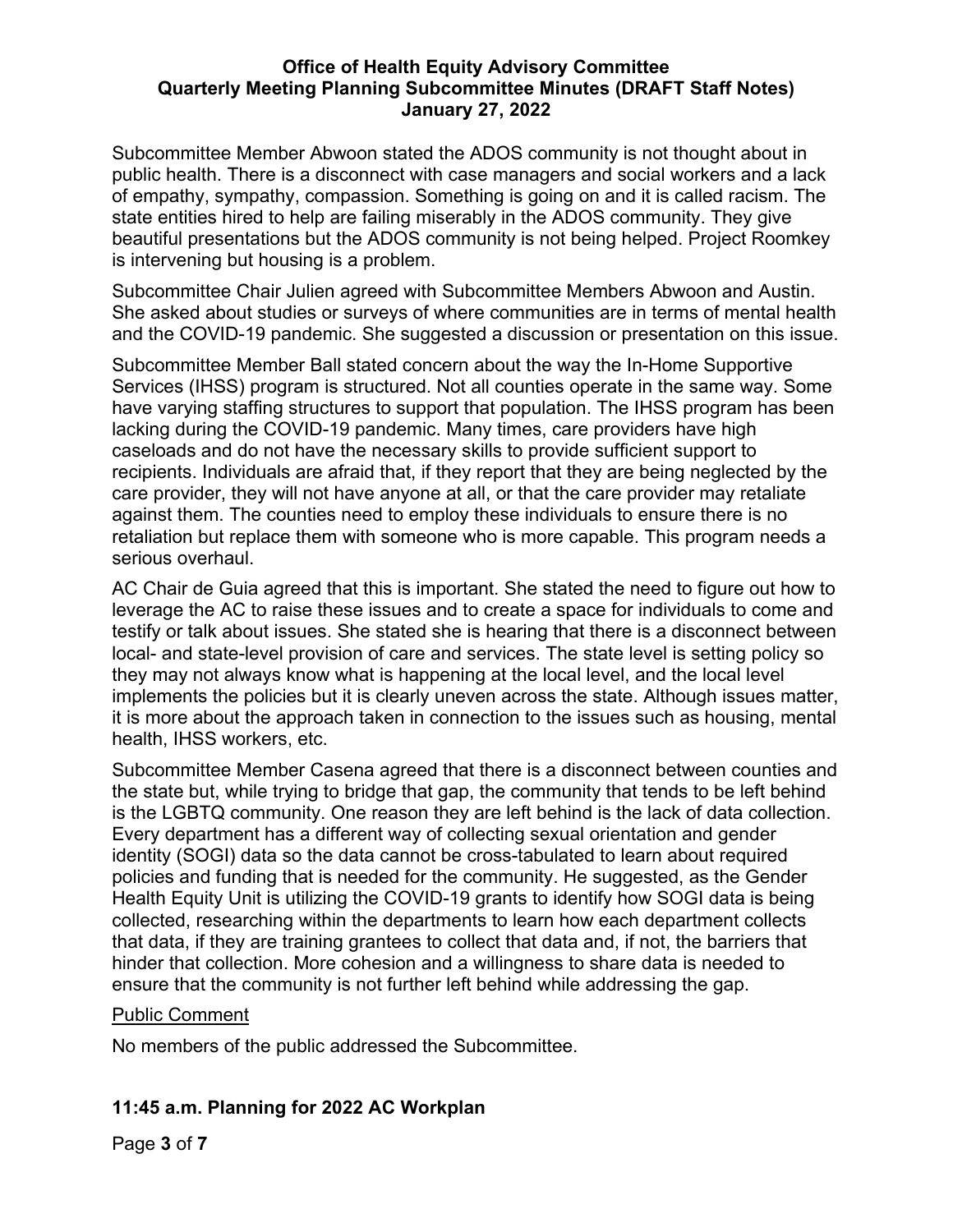# **Presenter:**

• Sarah de Guia, AC Chair

Subcommittee Chair Julien asked the Subcommittee to discuss focus areas, standing agenda items, meeting venues, and other items for meetings and AC Committee work in 2022.

AC Chair de Guia suggested allowing time for the AC to build relationship and to delve into an issue or create agreement around the work. One issue in particular is the AC's approach around equity. She suggested a standing agenda item to delve into issues as a committee. This will look different at every meeting.

AC Chair de Guia suggested having a discussion with state and local agencies. Part of why the AC is here is to bring issues to state policy makers to effect change. Leveraging a section of the agenda to focus on issue areas and challenges being faced gives the AC the opportunity to weigh in with policy makers on what is or is not working and what is being done to resolve issues.

AC Chair de Guia suggested having rotating AC Member presentations as a standing agenda item. Discussions can be led by AC Members individually or as a group, and communities AC Members represent can be invited to share.

AC Chair de Guia suggested continuing the standing agenda items of the OHE units and CDPH leadership updates.

Subcommittee Chair Julien stated the AC had discussed having community listening sessions around the state with community presentations and breakout sessions prior to the COVID-19 pandemic. She suggested having a virtual meeting that is hosted in a region or area with a spotlight on that part of California.

AC Chair de Guia stated being virtual versus in-person will depend on the Executive Order on virtual meetings.

Subcommittee Member Africa stated there is overlap on more focused topics. The whole story can be discussed from statewide, local, and community perspectives such as how a policy goes down to the local level, how the local level implements it, and how that affects the community. It would present a much clearer picture of what is happening.

Subcommittee Member Africa suggested a discussion on the AC framework of working together. Although everything is important, the AC can only focus on certain issues in order to move forward. He agreed with the proposed standing agenda items but suggested leaving flexibility for important items that need to be discussed.

Subcommittee Chair Julien agreed and suggested adding the federal level perspective to that list. She stated the AC talked about having a workplan so the AC would have agreement about key priorities for the upcoming year and putting those on future agendas. Health equity is a broad topic but the AC has historically discussed areas that drive other areas such as structural racism that undergirds other issues such as housing and economic opportunity. It is important to review those focus areas so the AC does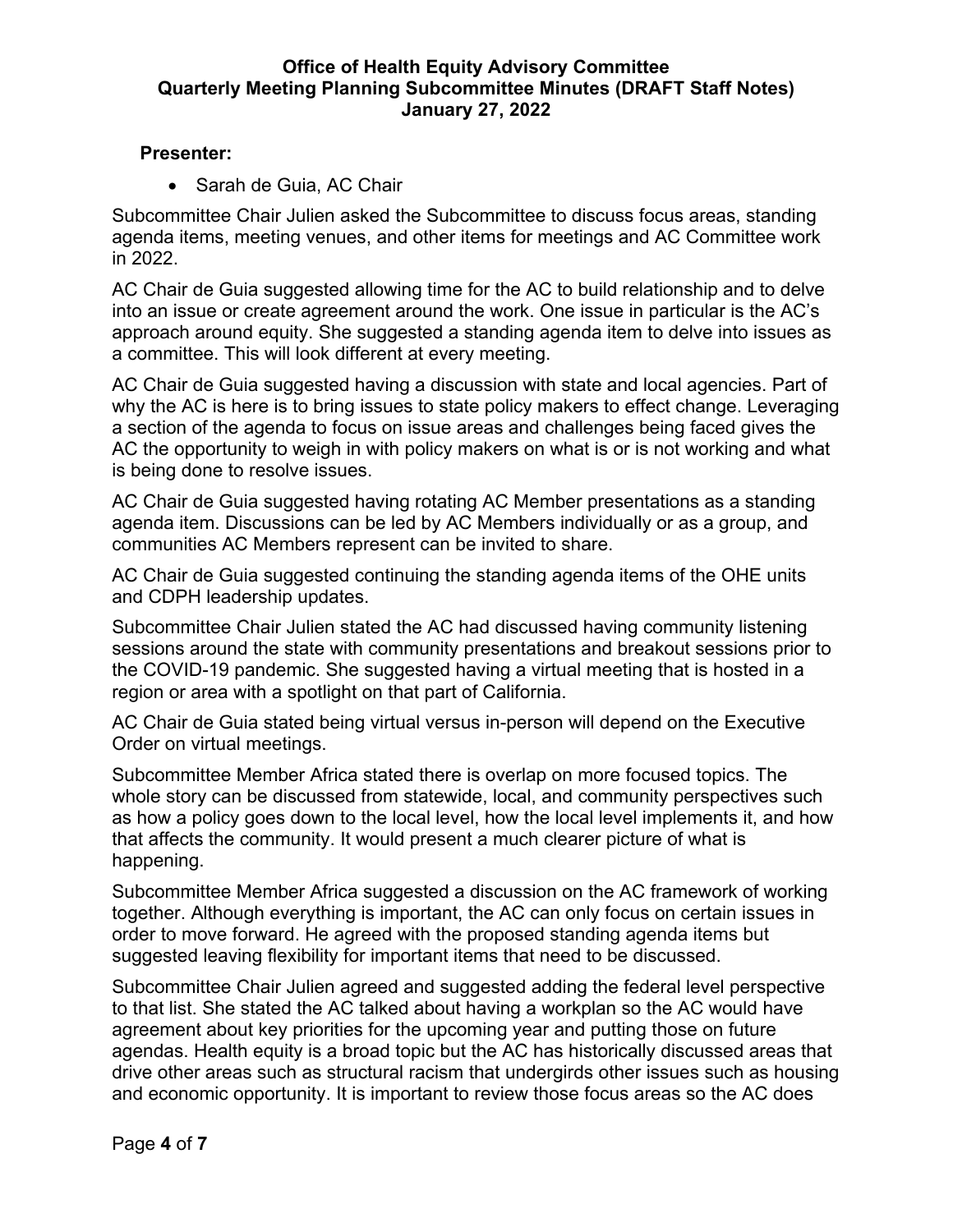not lose sight of the areas that were prioritized for the year, such as housing, mental health and access to health care, economic development, education, and structural racism.

Subcommittee Chair Julien asked for more information on what is meant by the request to identify the AC's approach to equity.

Subcommittee Member Zhang stated the need to establish guiding principles and a vision for equity in order to have agreement on priorities. She suggested doing vision exercises or coming to a common definition of health equity, which could be broad or detailed. The AC needs to agree on these things. For example, naming special populations to focus on or the structural barriers that the AC agrees contribute to health inequities.

Subcommittee Member Zhang suggested Human Impact Partners's Health Equity Guide at https://healthequityguide.org/strategic-practices/develop-a-shared-analysis.

Subcommittee Member Africa stated equity can be approached on different levels – individual, interpersonal, cultural, organizational, and structural. It is important to be mindful of the stories that are so powerful, like the stories shared by Subcommittee Member Abwoon, which is the individual approach. He stated he is still adjusting to the climate of this group, which is the interpersonal level. Being an information resource to the OHE is the structural level of approach. It is important to clarify the framework and lens being used to do this work.

Subcommittee Chair Julien suggested creating a document or charter that would satisfy the need for clarity around framing or terms of engagement.

AC Chair de Guia agreed with creating a meeting agreement document. It is important for this group to pause, take stock, and reset conversations and the ways in which AC Members engage with each other.

Subcommittee Member Woodberry stated other groups adopt comfort agreements that are read at the beginning of meetings to ensure everyone feels comfortable speaking up and getting the work done that needs to get done.

AC Chair de Guia asked AC Members to send sample meeting agreements to staff. She suggested putting this issue on the next meeting agenda.

# Public Comment

No members of the public addressed the Subcommittee.

# **12:30 p.m. First Quarter AC Meeting Agenda Discussion**

# **Presenter:**

• Sarah de Guia, AC Chair

Plan Agenda for First Quarter Meeting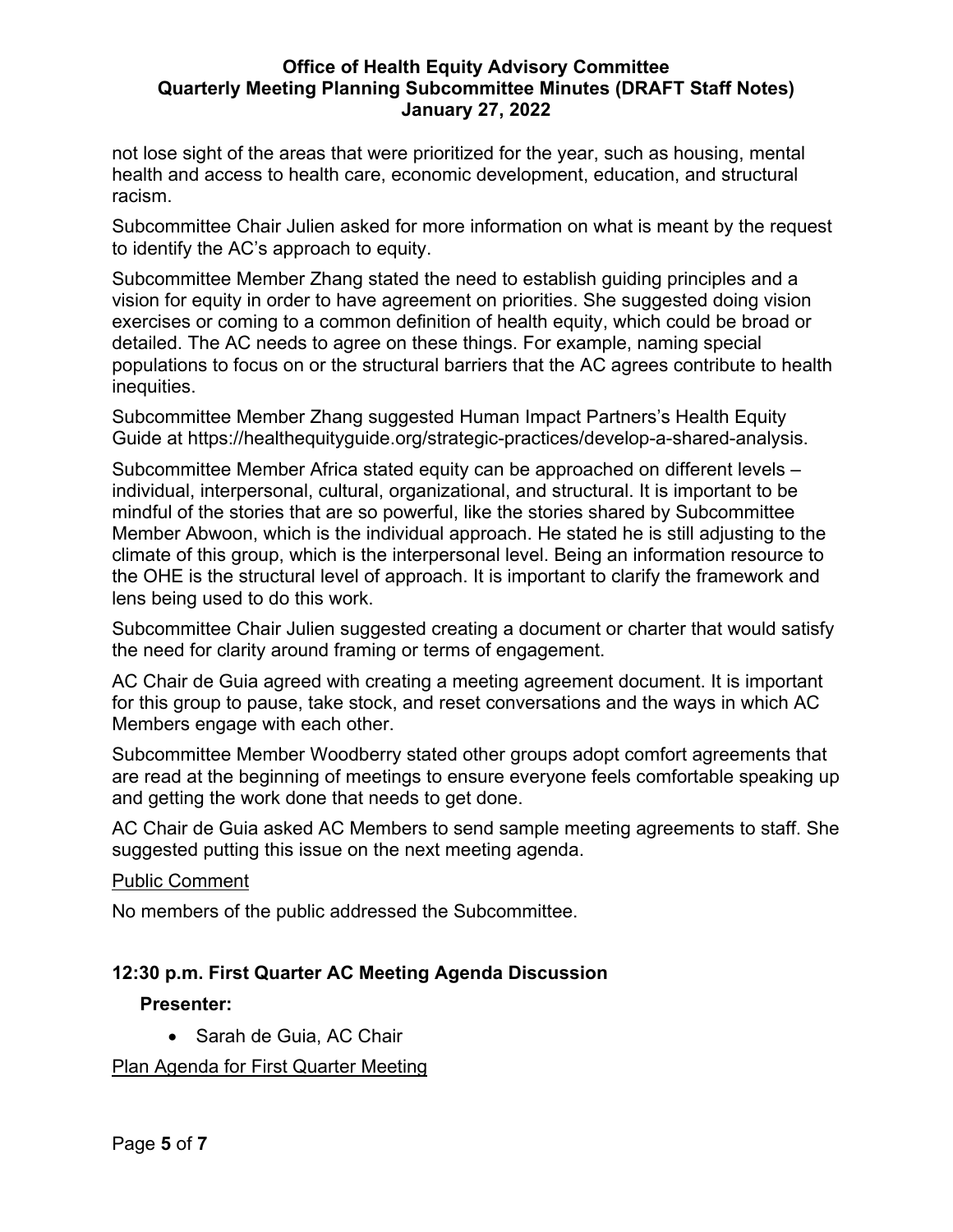Subcommittee Chair Julien suggested opening the March 9<sup>th</sup> meeting with the AC Member voice to give AC Members an opportunity to share.

AC Chair de Guia stated June is her last meeting as chair; a new chair needs to be nominated at the next meeting.

Subcommittee Chair Julien asked staff to send an email asking AC Members to be prepared to nominate and vote on a new chair at the March meeting. She asked staff to include in the email that a new recruitment process is beginning to replace the five AC Members who will be stepping off by the December meeting.

AC Chair de Guia suggested including updates on the budget and the JEDI Committee in the update by CDPH leadership, an agenda item on housing with invited presenters, and a discussion on issues around case management in the areas of housing and mental health, and IHSS issues.

Subcommittee Chair Julien suggested grouping issues on the social determinants of health together and having agenda items on AC Committee Work, federal/state/local policy issues, presentations by community and community voices, and OHE units.

AC Member Zhang suggested setting a room agreement and safety guidelines, using the sample mentioned by AC Member Woodbury as a template, at the beginning of the meeting. She suggested bringing in external facilitators to bring clarity and help everyone participate. The budget is also important to discuss prior to the Governor's May Revise to help understand how the state is voting on the infrastructure for public health. She agreed with grouping issues on the social determinants of health together and discussing housing.

AC Chair de Guia suggested asking someone facilitate from the CDPH. She stated agenda items she is hearing is to have the CDPH provide an update on the budget and begin the discission on housing and mental health.

AC Member Zhang suggested including guiding questions for AC Members to respond to for the AC Committee Work agenda item, such as asking everyone to share one story of victory in the past year that gave them hope or one or two things they will be focusing on this year that is working for their community so everyone is talking about similar things.

AC Member Woodbury suggested that that section be an icebreaker item where everyone can get to know each other better.

AC Member Africa agreed and noted that it would operationalize what equity is. Equity work is about building relationships. The public should know AC Member values.

AC Chair de Guia suggested opening the agenda with an icebreaker, then moving into the AC Committee Work agenda item to discuss meeting agreements and chair nominations, OHE unit updates, state/local presentation, and AC Member reaction time to provide an opportunity to discussion issues that were raised during the meeting.

AC Member Austin agreed with emphasizing mental health and weighing in on the social determinants of health. Housing, employment, and education have a direct effect